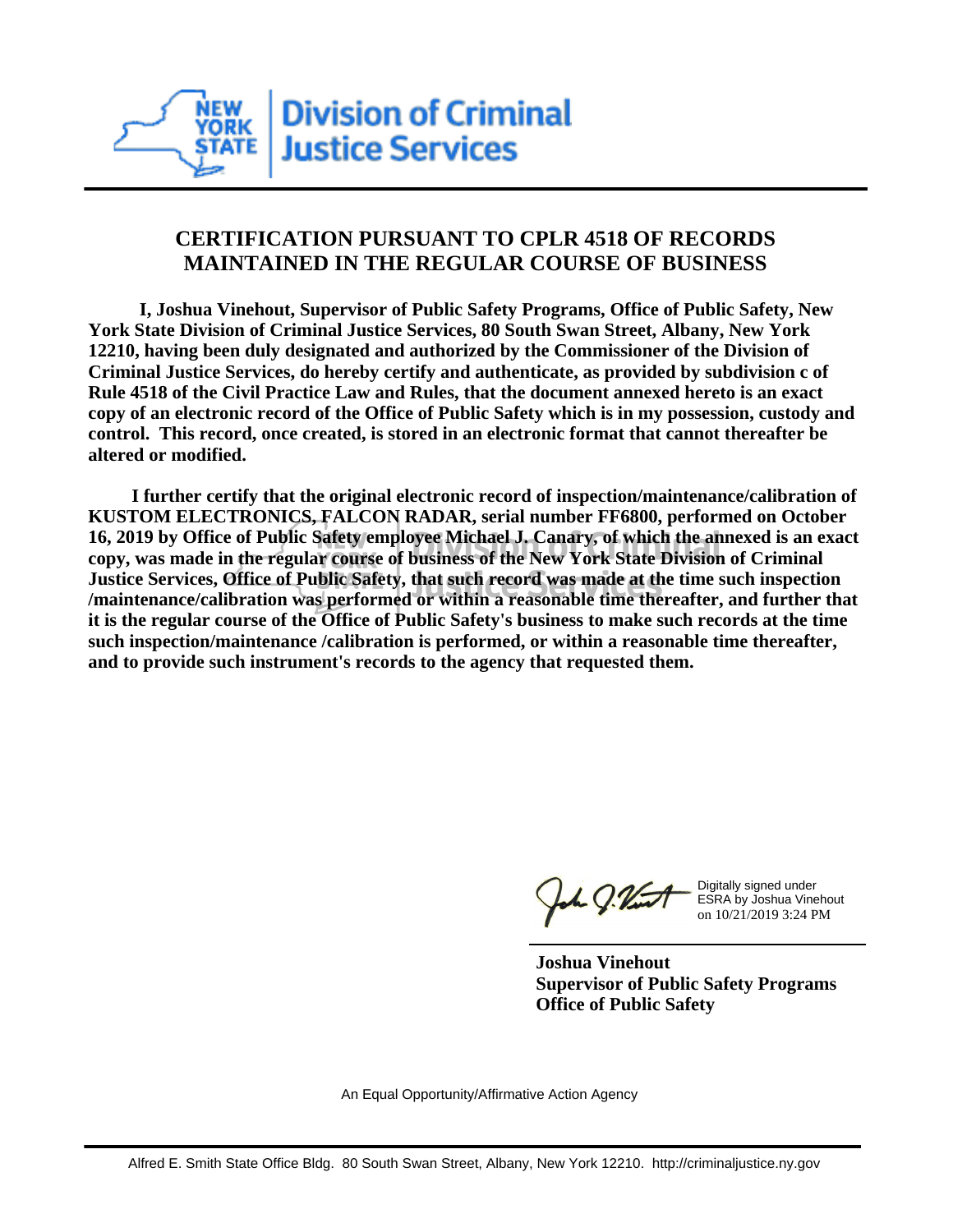## **RADAR RECORD OF INSPECTION / MAINTENANCE / CALIBRATION**

**Name of Submitting Agency: Stony Point Town Police Department Manufacturer: KUSTOM ELECTRONICS Model: FALCON Date: October 16, 2019 Serial Number: FF6800**

 **I hereby certify that KUSTOM ELECTRONICS RADAR, model FALCON, serial number FF6800/ / N/A / / N/A, has been calibrated using standards whose accuracies are established by the National Bureau of Standards, or have been derived by the ratio type of self calibration techniques. Calibration has been effected by controlled tests performed on the date indicated above.**

| <b>Test No</b> | <b>Internal Standard</b>                   | <b>Test Result</b> |
|----------------|--------------------------------------------|--------------------|
|                | <b>PAS MPH</b>                             | <b>PAS MPH</b>     |
| <b>Test No</b> | <b>Certification Standard (Stationary)</b> | <b>Test Result</b> |
|                | 50 MPH                                     | 50 MPH             |
|                | N/A MPH<br><b>YORK</b>                     | N/A MPH            |
| <b>Test No</b> | <b>Certification Standard (Moving)</b>     | <b>Test Result</b> |
|                | N/A MPH                                    | N/A MPH            |
|                | N/A MPH                                    |                    |

**Turning Fork Certification / Date of Certification: October 16, 2019**

| <b>Serial Number</b> | <b>Frequency</b> | <b>Test Result</b> |
|----------------------|------------------|--------------------|
| 16136                | 3658 HZ          | 50 MPH             |

**The above stated tuning fork has been tested and found to oscillate at 3658 Hertz. It will cause a calibration signal of 50 MPH when used with a Doppler traffic radar operating at 24,150 Mhz.**

| <b>Serial Number</b> | Frequency | <b>Test Result</b> |
|----------------------|-----------|--------------------|
| J/A                  | N/A HZ    | N/A MPH            |

**The above stated tuning fork has been tested and found to oscillate at N/A Hertz. It will cause a calibration signal of N/A MPH when used with a Doppler traffic radar operating at 24,150 Mhz.**

 **I further certify that the entries made in these records were made at the time that the inspection /maintenance/calibration of the above identified RADAR was performed, or within a reasonable time thereafter.**

 *page 1 of 2* 

Digitally signed under ESRA by Michael J. Canary on 10/16/2019 11:00 AM

**Michael J. Canary Highway Safety Equipment Technician Office of Public Safety**

**\_\_\_\_\_\_\_\_\_\_\_\_\_\_\_\_\_\_\_\_\_\_\_\_\_\_\_\_\_\_\_\_\_\_\_\_\_**